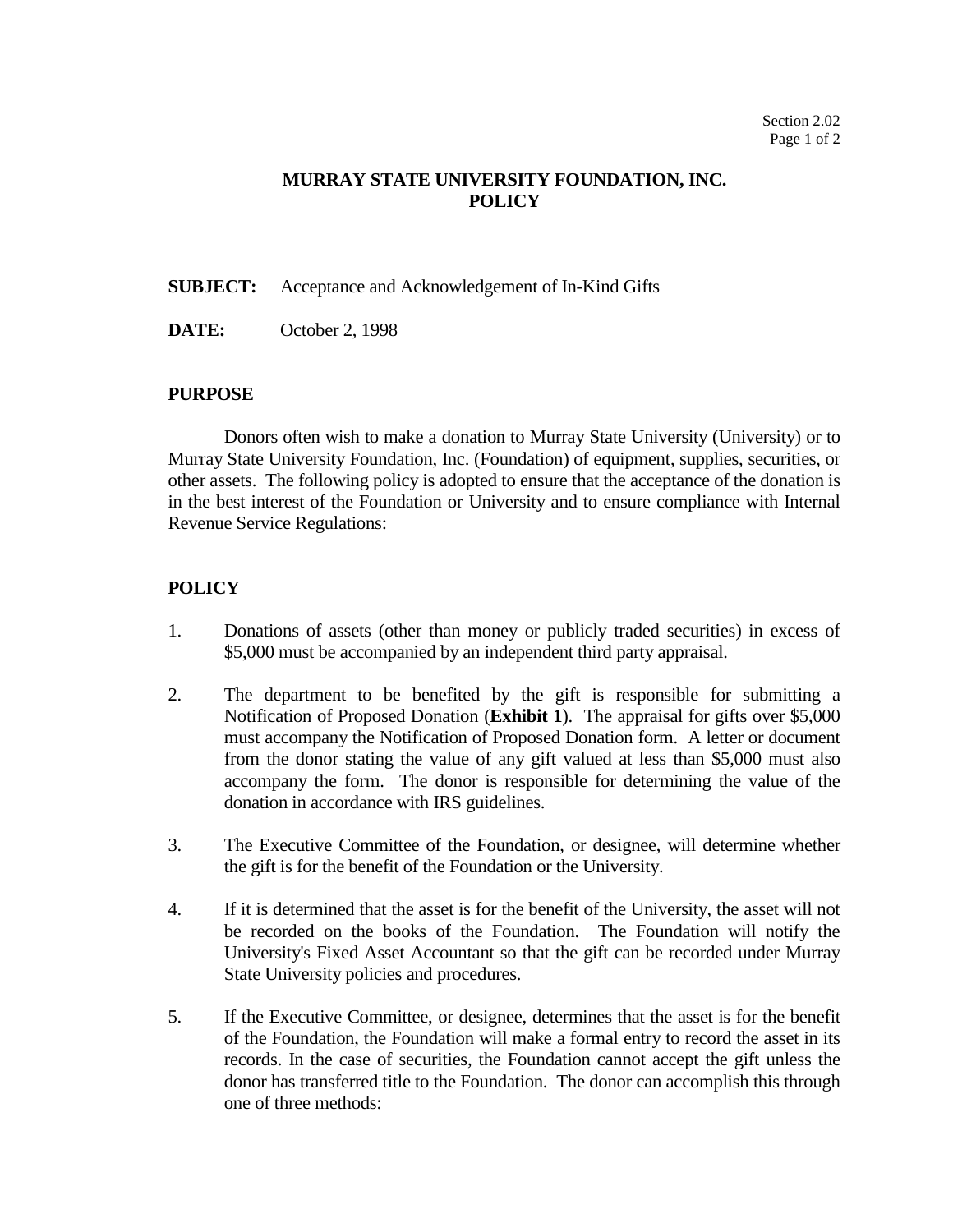- A. Reissue the security in the name of the Foundation, Inc.
- B. Endorse the back of the security and obtain a signature guarantee from a bank or stock broker registered with the New York Stock Exchange.
- C. Complete a stock or bond power and obtain a signature guarantee as in (B.) above.

The donor can transfer gifts of stock to the Foundation through electronic transfer, delivery by mail, or delivery in person. These procedures are explained in Section 2.03.

6. The Office of Development will acknowledge all in-kind gifts to the Foundation and to the University. However, gifts of assets (other than cash and securities) in excess of \$5,000 cannot be acknowledged until formally approved by the Board of Regents of the University or the Board of Trustees of the Foundation. The acknowledgement should provide the donor with documentation such as a description of the asset donated and the value assigned to the contribution. A completed IRS Form 8283 (**Exhibit 2**) should be presented by the donor to the Foundation. The President of the Foundation will sign the completed Form 8283 to acknowledge receipt of the contribution.

Revised: July 23, 2015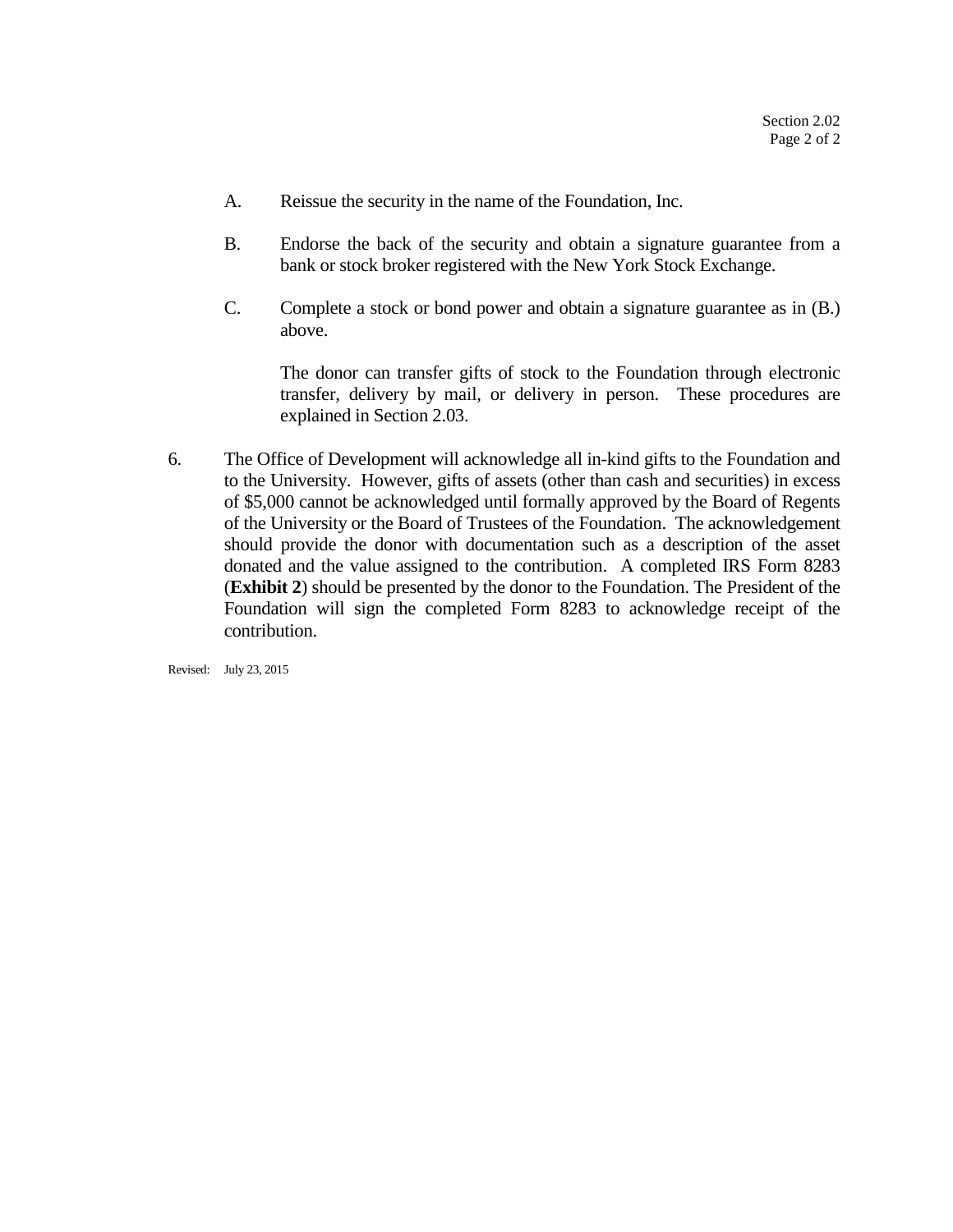## **NOTIFICATION OF** *PROPOSED* **IN-KIND GIFT DONATION MURRAY STATE UNIVERSITY**

*PLEASE NOTE: FORM MUST BE COMPLETED AND APPROVED PRIOR TO GIFT ACCEPTANCE!*

| <b>SECTION I: RECIPIENT DEPARTMENT</b>                                                                       | ALL INFORMATION REQUIRED FOR APPROVAL                                                    |
|--------------------------------------------------------------------------------------------------------------|------------------------------------------------------------------------------------------|
|                                                                                                              | DATE OF FORM COMPLETION: PROPOSED DATE FOR GIFT ACCEPTANCE:                              |
| <b>MSU RECIPIENT DEPARTMENT:</b>                                                                             | <u> 1980 - Johann Stoff, amerikansk politiker (* 1908)</u>                               |
| CONTACT:<br>Name                                                                                             |                                                                                          |
| <b>DESCRIPTION OF GIFT:</b>                                                                                  |                                                                                          |
| DONOR OR APPRAISED VALUE OF GIFT:                                                                            |                                                                                          |
| DEPARTMENT'S PROPOSED USE OF GIFT:<br>Is this gift related to the Department's mission and purpose?          | $\overline{\Box}$ Yes<br>$\square$ No                                                    |
| ATTACHMENTS:<br>$\Box$ Appraisal from qualified appraiser if gift is \$5,000 or greater.<br>$\Box$ Other:    | $\Box$ Letter from donor on ALL gifts. $\Box$ Invoice from donor showing wholesale price |
|                                                                                                              |                                                                                          |
| <b>SECTION II: DONOR INFORMATION</b><br>To be completed by Recipient Department<br>NAME OF DONOR OR CONTACT: | ALL INFORMATION REQUIRED FOR APPROVAL                                                    |
| ORGANIZATION/COMPANY:                                                                                        | <u> 1980 - Andrea Station Barbara, amerikan personal (h. 1980).</u>                      |
| <b>ADDRESS:</b>                                                                                              | TELEPHONE #:                                                                             |
| Attention<br>Department                                                                                      | SOCIAL SECURITY/ID #:                                                                    |
| Box # or Street<br>City, ST ZIP                                                                              |                                                                                          |
| RECOGNITION TO BE LISTED AS:                                                                                 |                                                                                          |
| <b>SECTION III: PREAPPROVAL</b>                                                                              | <b>DO NOT SIGN IF INFORMATION IS MISSING</b>                                             |
| Chair Signature                                                                                              | Date<br><b>Phone Number</b>                                                              |
| Dean or Director Signature                                                                                   | Date<br><b>Phone Number</b>                                                              |
| VP Signature (over Recipient Department)/President                                                           | Date<br><b>Phone Number</b>                                                              |
| Foundation Executive Director Signature                                                                      | Date<br><b>Phone Number</b>                                                              |
| Assoc. VP of Institutional Advancement Signature                                                             | Date<br>Phone Number                                                                     |
| $\square$ Board Of Regents (BOR) action required                                                             | $\Box$ Foundation Board Of Trustees (BOT) action required                                |
| <b>SECTION IV: ACCEPTANCE</b>                                                                                | Asset to: $\Box$ Foundation $\Box$ University                                            |
| Date of BOR Approval<br><b>Initials</b>                                                                      | Date of BOT Approval<br><b>Initials</b>                                                  |
| Records/Research Signature<br>Date Received                                                                  | Date Acknowledged<br>Alumni/Development Signature                                        |

*Distribution: Pres., Recipient Dept, Inventory Control, Development, Research/Records, VP Admin Svcs,. MSU Foundation, BOR Secretary (If BOR action required)*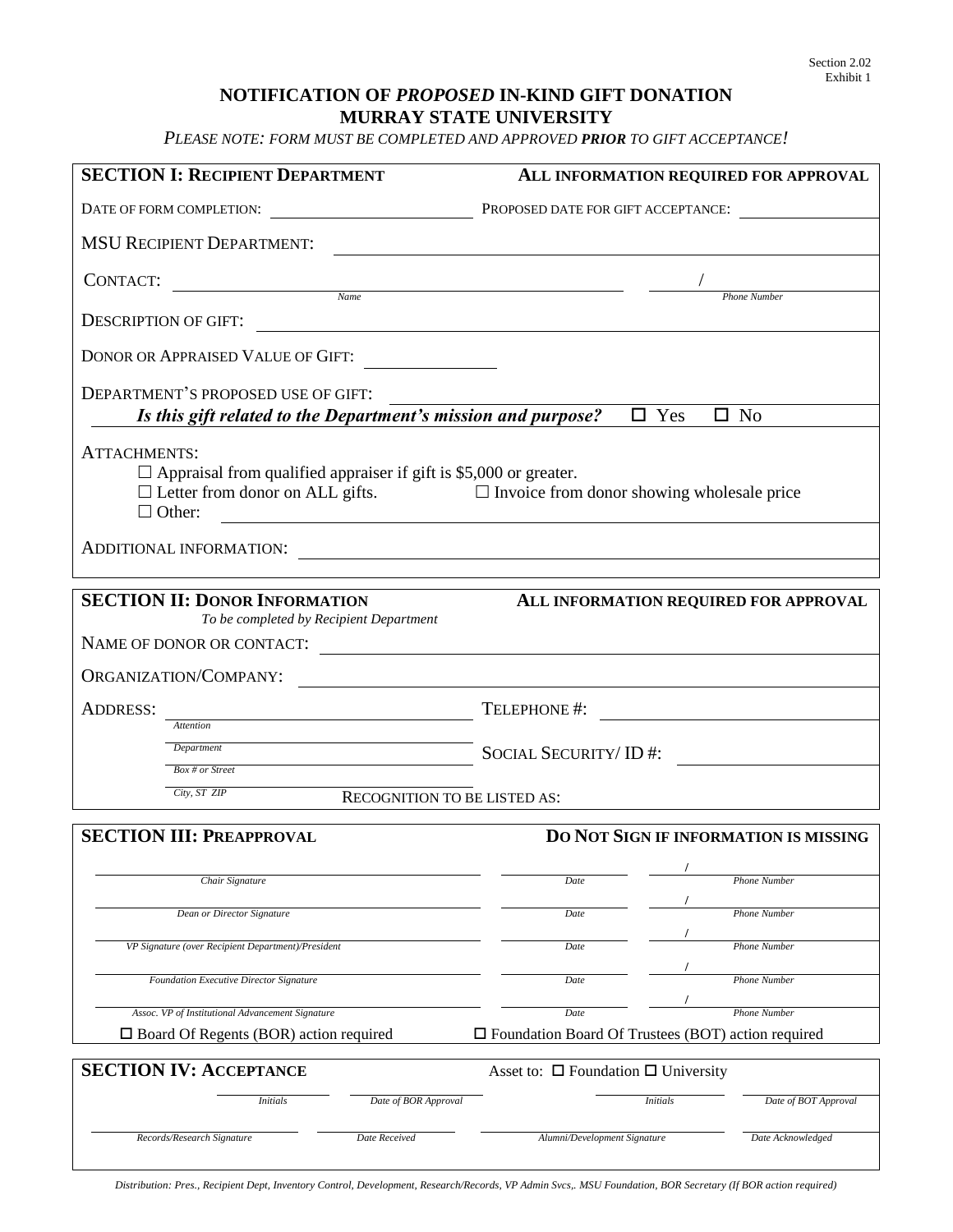C D

# **Noncash Charitable Contributions**

Attach to your tax return if you claimed a total deduction of over \$500 for all contributed property.

Information about Form 8283 and its separate instructions is at www.irs.gov/form8283.

Attachment Sequence No. 155

Section 2.02  $ORX<sub>0</sub>$ ,  $1545-0908$ 

**Identifying number** 

Name(s) shown on your income tax return

Note. Figure the amount of your contribution deduction before completing this form. See your tax return instructions.

Section A. Donated Property of \$5,000 or Less and Publicly Traded Securities-List in this section only items (or groups of similar items) for which you claimed a deduction of \$5,000 or less. Also list publicly traded securities even if the deduction is more than \$5,000 (see instructions).

| <b>Learu II</b>                                   | Information on Donated Property-If you need more space, attach a statement. |                                                                                                                                                              |                                                                                                                                                                          |  |  |  |
|---------------------------------------------------|-----------------------------------------------------------------------------|--------------------------------------------------------------------------------------------------------------------------------------------------------------|--------------------------------------------------------------------------------------------------------------------------------------------------------------------------|--|--|--|
| (a) Name and address of the<br>donee organization |                                                                             | (b) If donated property is a vehicle (see instructions).<br>check the box. Also enter the vehicle identification<br>number (unless Form 1098-C is attached). | (c) Description of donated property<br>(For a vehicle, enter the year, make, model, and<br>mileage. For securities, enter the company name and<br>the number of shares.) |  |  |  |
| А                                                 |                                                                             |                                                                                                                                                              |                                                                                                                                                                          |  |  |  |
| в                                                 |                                                                             |                                                                                                                                                              |                                                                                                                                                                          |  |  |  |
| С                                                 |                                                                             |                                                                                                                                                              |                                                                                                                                                                          |  |  |  |
| D                                                 |                                                                             |                                                                                                                                                              |                                                                                                                                                                          |  |  |  |
| Е                                                 |                                                                             |                                                                                                                                                              |                                                                                                                                                                          |  |  |  |
|                                                   |                                                                             | Note. If the amount you claimed as a deduction for an item is \$500 or less, you do not have to complete columns (e), (f), and (g).                          |                                                                                                                                                                          |  |  |  |

(d) Date of the (e) Date acquired (f) How acquired (h) Fair market value (i) Method used to determine (a) Donor's cost contribution by donor (mo., yr.) by donor or adjusted basis (see instructions) the fair market value A  $\overline{B}$ 

Ë Partill Partial Interests and Restricted Use Property-Complete lines 2a through 2e if you gave less than an entire interest in a property listed in Part I. Complete lines 3a through 3c if conditions were placed on a contribution listed in Part I; also attach the required statement (see instructions).

| 2a Enter the letter from Part I that identifies the property for which you gave less than an entire interest |  |
|--------------------------------------------------------------------------------------------------------------|--|
| If Part II applies to more than one property, attach a separate statement.                                   |  |
| <b>b</b> Total amount claimed as a deduction for the property listed in Part I: (1) For this tax year        |  |

c Name and address of each organization to which any such contribution was made in a prior year (complete only if different from the donee organization above): Name of charitable organization (donee)

Address (number, street, and room or suite no.)

City or town, state, and ZIP code

- **d** For tangible property, enter the place where the property is located or kept  $\triangleright$
- Name of any person, other than the donee organization, having actual possession of the property  $\blacktriangleright$

|              | 3a Is there a restriction, either temporary or permanent, on the donee's right to use or dispose of the donated<br>property? $\cdots$ $\cdots$ $\cdots$ $\cdots$ $\cdots$ $\cdots$ $\cdots$ $\cdots$ $\cdots$ $\cdots$ $\cdots$ $\cdots$ $\cdots$                                                                                                                                                                                          | Yes  No |  |
|--------------|--------------------------------------------------------------------------------------------------------------------------------------------------------------------------------------------------------------------------------------------------------------------------------------------------------------------------------------------------------------------------------------------------------------------------------------------|---------|--|
| b.           | Did you give to anyone (other than the donee organization or another organization participating with the donee<br>organization in cooperative fundraising) the right to the income from the donated property or to the possession of<br>the property, including the right to vote donated securities, to acquire the property by purchase or otherwise, or to<br>designate the person having such income, possession, or right to acquire? |         |  |
| $\mathbf{c}$ | Is there a restriction limiting the donated property for a particular use?                                                                                                                                                                                                                                                                                                                                                                 |         |  |

For Paperwork Reduction Act Notice, see separate instructions.

(2) For any prior tax years  $\triangleright$